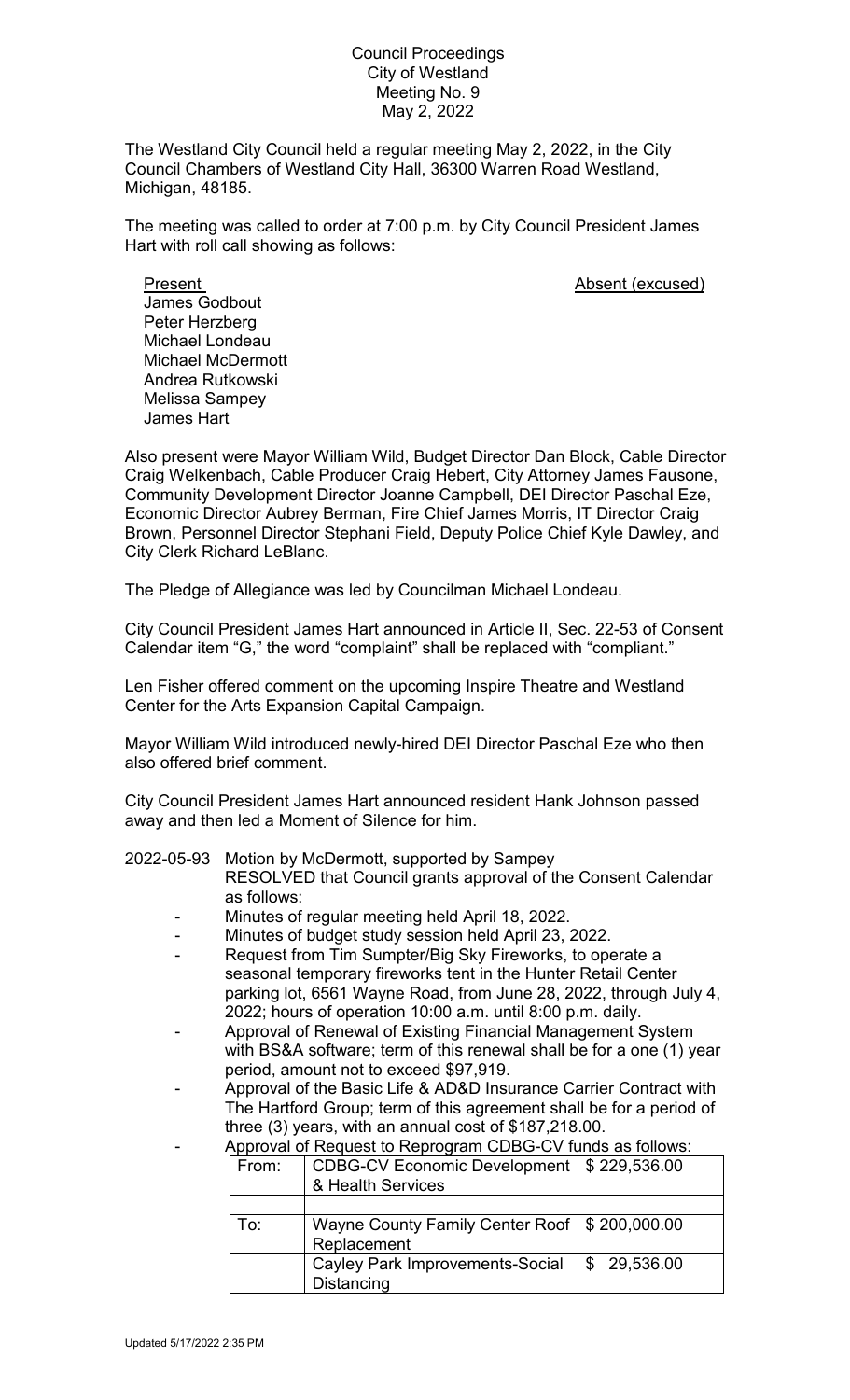- Adoption of Ordinance 191-B-12 (as corrected), an ordinance to amend Chapter 22, Article II, with adoption of Division 3, Section 22- 53 to 22-63 of the Westland City Code to Incorporate Commercial Anti-Blight.
- Adoption of Ordinance 203-Q-2, an ordinance to adopt Chapter 102, Article V, Section 102.236 of the Westland City Code to Incorporate Post-Construction Stormwater Controls.
- Adoption of Prepared Resolution proclaiming May 15 as "Peace Officers Memorial Day" and the week of May 15 through May 21 as "Police Week" in the City of Westland. Unanimously carried.
- 2022-05-94 Motion by Rutkowski, supported by Godbout RESOLVED that Council grants approval of the voucher list as follows: Checklist Activity: \$1,209,498.63. Unanimously carried.

A Public Hearing was held for the Proposed 2022-2023 Budget. There were no public comments.

2022-05-95 Motion by Godbout, supported by Londeau To close the Public Hearing for the Proposed 2022-2023 Budget. Unanimously carried.

Councilmember Godbout placed the name of Benny McGough into nomination to serve as Commissioner to the Westland Zoning Board of Appeals for a three (3) year term, term to expire May 12, 2025.

- 2022-05-96 Motion by Londeau, supported by Sampey RESOLVED that nominations be closed for Commissioner to the Westland Zoning Board of Appeals for a three (3) year term, term to expire May 12, 2025. Unanimously carried.
- 2022-05-97 Motion by Rutkowski, supported by Godbout RESOLVED that Council appoints Benny McGough to serve as Commissioner to the Westland Zoning Board of Appeals for a three (3) year term, term to expire May 12, 2025. Unanimously carried.

Councilmember Londeau placed the name of Mary Vellardita into nomination to serve as Commissioner to the Westland Zoning Board of Appeals for a three (3) year term, term to expire June 6, 2025.

- 2022-05-98 Motion by Herzberg, supported by McDermott RESOLVED that nominations be closed for Commissioner to the Westland Zoning Board of Appeals for a three (3) year term, term to expire June 6, 2025. Unanimously carried.
- 2022-05-99 Motion by Rutkowski, supported by Godbout RESOLVED that Council appoints Mary Vellardita to serve as Commissioner to the Westland Zoning Board of Appeals for a three (3) year term, term to expire June 6, 2025. Unanimously carried.
- 2022-05-100 Motion by McDermott, supported by Sampey RESOLVED that Council grants approval of Community Development Block Grant Annual Action Plan Final Statement and recommended projects July 1, 2022, through June 30, 2023, and HOME ARPA Substantial Amendment 2021-22 Unanimously carried.